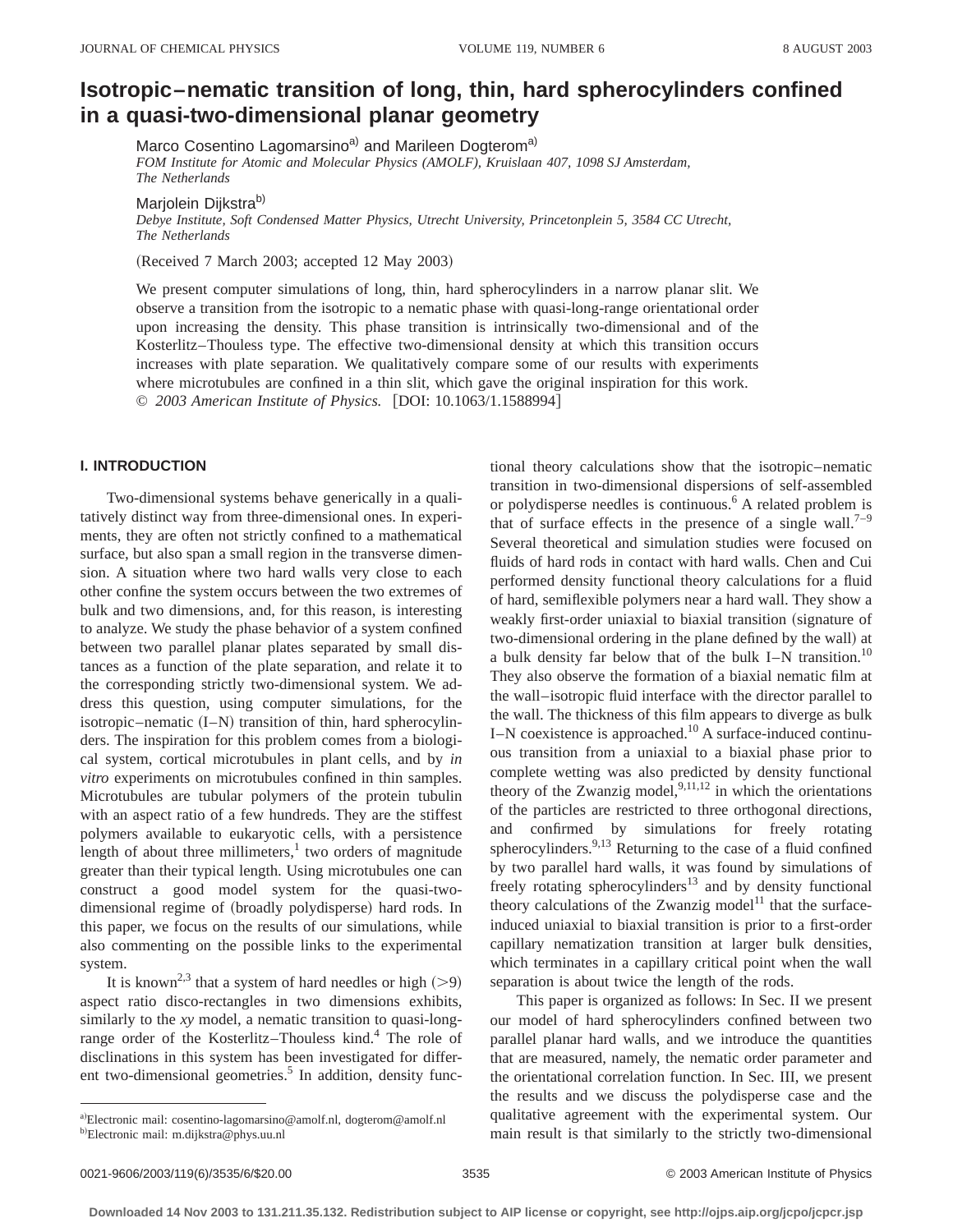

FIG. 1. A schematic picture of the system, which consists of a slit of thickness  $h = H/D$ , enclosed by two planar hard walls in the  $x - y$  plane with dimensions  $L_x \times L_y$ . A particle (spherocylinder) is described by a cylinder of length *L* and diameter *D* capped by two hemispheres of the same diameter. Periodic boundary conditions are applied laterally.

system, there is no true transition to long-range order in the thermodynamic limit. A thickness-dependent transition to quasi-long-range orientational order of the Kosterlitz and Thouless kind is present instead.

# **II. A FLUID OF HARD SPHEROCYLINDERS CONFINED IN A QUASI-TWO-DIMENSIONAL PLANAR SLIT**

We perform Monte Carlo simulations for a fluid of hard spherocylinders with a (mean) length-to-diameter ratio  $L/D = 320$ , corresponding to microtubules of 8  $\mu$ m in length and 25 nm in diameter, confined between two planar hard walls with an area of  $L_x \times L_y$  in the *x*-*y* plane at distance  $h = H/D$  in the *z* direction (see Fig. 1). Periodic boundary conditions are employed in the *x* and *y* direction. The simulations are carried out in the canonical ensemble,  $^{14}$  i.e., we fixed the number of particles *N*, the total volume  $V = L_xL_yH$ , and the temperature *T*. The slit width *h* varies from 1 to 120. We simulate both a system of monodisperse rods and a system of polydisperse rods with an exponential length distribution, which resembles closely the experiment with microtubules (see Sec. III). The simulations consist of about  $2 \times 10^6$  Monte Carlo sweeps, where one sweep equals one attempted move per particle. Typically more than  $10<sup>5</sup>$ Monte Carlo sweeps were allowed for equilibration. The number of particles *N* in a simulation is up to 5000, although typically lower than 2000.

We perform simulations for monodisperse spherocylinders for varying dimensionless densities

$$
C = \frac{N}{V}(L+D)^2 D,
$$

where *N* is the number of particles,  $V = L_xL_yH$  is the total volume, and  $(L+D)^2D$  the maximum volume excluded by one particle. We measure the eigenvalues of the standard  $3\times3$  nematic order-parameter tensor

$$
Q_{\alpha\beta} = \left\langle \frac{1}{N} \sum_{i=1}^{N} \left( \frac{3}{2} u_{\alpha}^{i} u_{\beta}^{i} - \frac{\delta_{\alpha\beta}}{2} \right) \right\rangle,
$$

where  $\alpha, \beta = x, y, z$ ;  $u^i_{\alpha}$  is the  $\alpha$  component of the unit vector defining the orientation of particle *i*, and  $\delta_{\alpha\beta}$  is Kronecker's delta. Diagonalizing  $Q_{\alpha\beta}$  gives the orientational order parameters. As the typical cylindrical symmetry of the nematic state is broken *a priori* by the geometric constraints on the system, the most suitable order parameter  $\Delta$  is proportional to the difference between the two highest eigenvalues of the average nematic tensor, normalized with a factor of 2/3 to make it lie in the interval  $[0, 1]$ . It is easy to realize that when  $h=1$  this quantity reduces to the two-dimensional nematic order parameter,<sup>2</sup> and for larger  $h$  it can be identified with the biaxial order parameter.<sup>9</sup> In fact, for  $h=1$ , one of the three eigenvalues of  $Q$  will be  $-1/2$  due to the geometric confinement, so that the submatrix defined by the other two eigenvalues will coincide with the exception of a constant factor with the two-dimensional nematic order parameter  $2\times2$  tensor, and

$$
\Delta \sim S = \left\langle \frac{1}{N} \sum_{i=1}^{N} \cos(2 \theta_i) \right\rangle,
$$

where  $\theta_i$  is the planar smallest angle formed by the *i*th particle with the nematic director, and *S* is the two-dimensional orientational order parameter. We also examine the density and orientational order parameter  $\Delta$  profiles along the axis orthogonal to the walls. These are measured using bins with a typical width of about *D*, accumulated over the sweeps in the simulation.<sup>9</sup> Last, we measure the orientational correlation function

$$
g_2(r) = \langle (\cos(\theta(0) - \theta(r)))) \rangle,
$$

which describes the decay of the long wavelength fluctuations in the orientation.

#### **III. RESULTS**

We will first discuss the monodisperse case. The polydisperse system will be examined briefly, motivated by its relevance to experiments with microtubules.

#### **A. Order parameter and size effects**

Fixing the lateral size  $L_x = L_y = L_{xy}$  of the system, we measure the order parameter  $\Delta$  as a function of *C*. We find a transition to an ordered state for a density which depends slightly on *h*. In Fig. 2 we show typical snapshots of the fluid of spherocylinders for different densities of rods and a lateral view of the simulation box to illustrate its thickness. A transition from a uniaxial phase (in which the rods are randomly oriented in the *xy* plane) to a biaxial phase (the rods have a preferred orientation in the *xy* plane) is apparent from visual analysis of these pictures.

The order parameter and its profile along the *z* axis as a function of density are plotted for a few examples in Fig. 3. We define arbitrarily the apparent transition density  $C_{\text{trans}}$  as the density at the intersection of the tangents constructed on the low density part and the linearly increasing part of  $\Delta(C)$ at fixed density (see Fig. 3).

The apparent phase transition from a uniaxial to biaxial phase, however, depends in all instances on the lateral size of the system. In fact, the order parameter drops with increasing size at fixed *C*, in a way that the apparent transition density

**Downloaded 14 Nov 2003 to 131.211.35.132. Redistribution subject to AIP license or copyright, see http://ojps.aip.org/jcpo/jcpcr.jsp**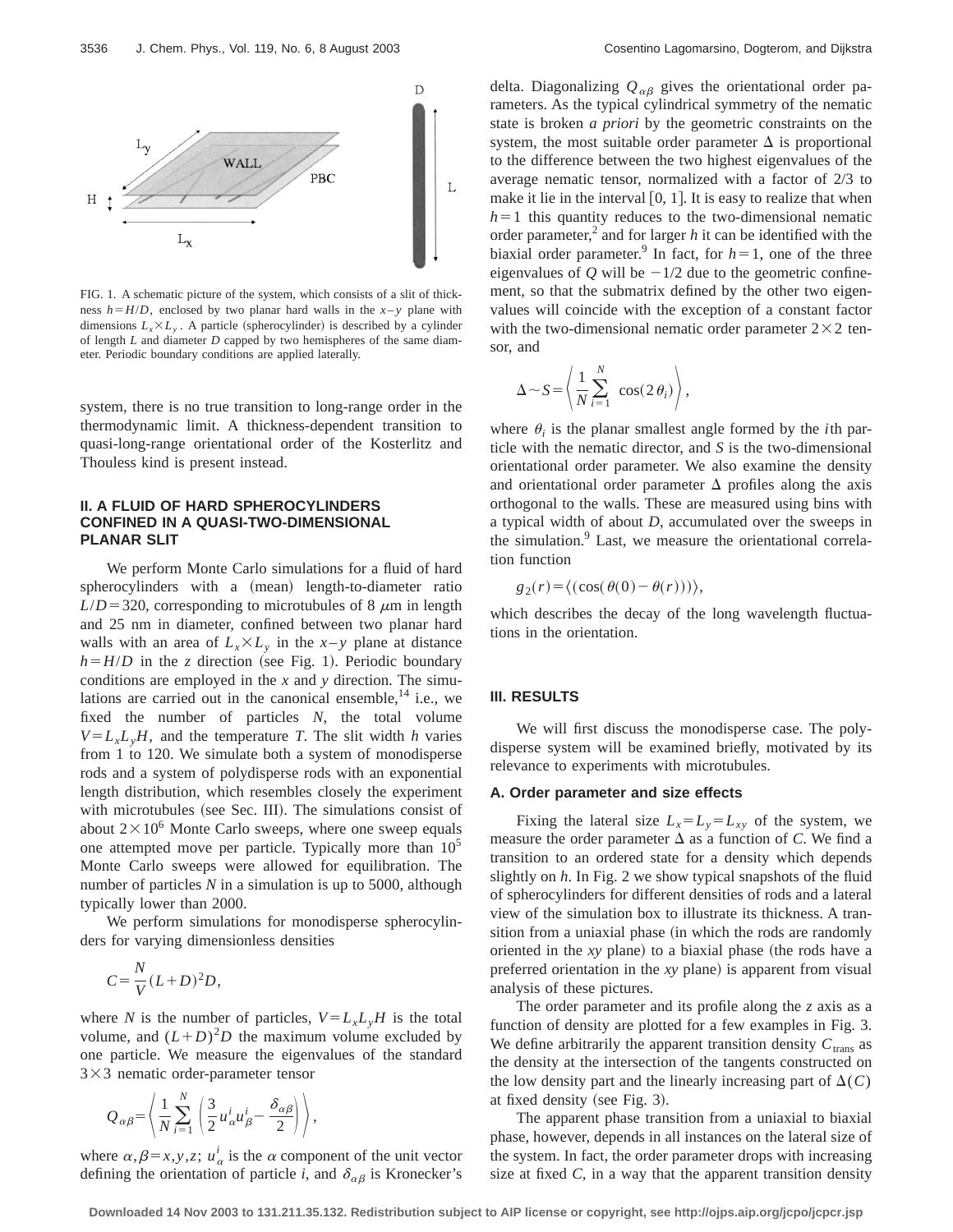

FIG. 2. Snapshots of the configuration of the system projected on the *xy* plane for different values of the dimensionless density  $C = (N/V)(L)$  $(D+D)^2D$ . Here,  $h=20$ ,  $L_{xy}=1400D$ , *N* varies from 600 to 1150, and the equilibration time is  $10<sup>6</sup>$  sweeps. The diameters of the rods are not drawn to scale.

increases. We measured this effect consistently for different transverse sizes  $(h=5, 20, 40, 60)$ . In Fig. 4 we report an example for  $h=20$ .

This fact gives a hint that, as in the strictly twodimensional system, there could be no true phase transition in the thermodynamic limit, but a transition to quasi-longrange order. To establish this, it is necessary to test whether the orientational correlation function shows an algebraic decay (see below).



FIG. 4. Finite-size effects in the measurement of the order parameter  $\Delta$ . The graph shows the decay of  $\Delta$  for three dimensionless densities as a function of the lateral size  $L_{xy}$  when the vertical size  $h=20$  is kept fixed. The numbers to the right of the curves are the exponent from power-law fits. The decay of the order parameter for increasing size causes a shift in the apparent transition.

For comparison with real finite-size systems it is interesting to look at the apparent transition density  $C_{trans}$ , at fixed lateral size  $L_{xy}$ , varying the small transverse size  $h$ . Two examples of the resulting phase diagrams are reported in Fig. 5. The transition density is roughly constant for thicknesses lower than  $h=15$  [see Fig. 5(b)] and increases almost linearly for thicker boxes [see Fig.  $5(a)$ ].



FIG. 3. (a) and (b) Order parameter  $\Delta$  as a function of nondimensional density for  $L_{xy} = 1400D$ . (a)  $h = 20$  (b)  $h=40$ . The transition density  $C_{trans}$  can be defined through the intersection of the tangents [dashed lines in  $(a)$  and  $(b)$ ] constructed on the low density part and the linearly increasing part of the graphs.  $(c)$  *z* profile of the order parameter for  $h$  = 40,  $L_{xy}$  = 1400*D*, and increasing density.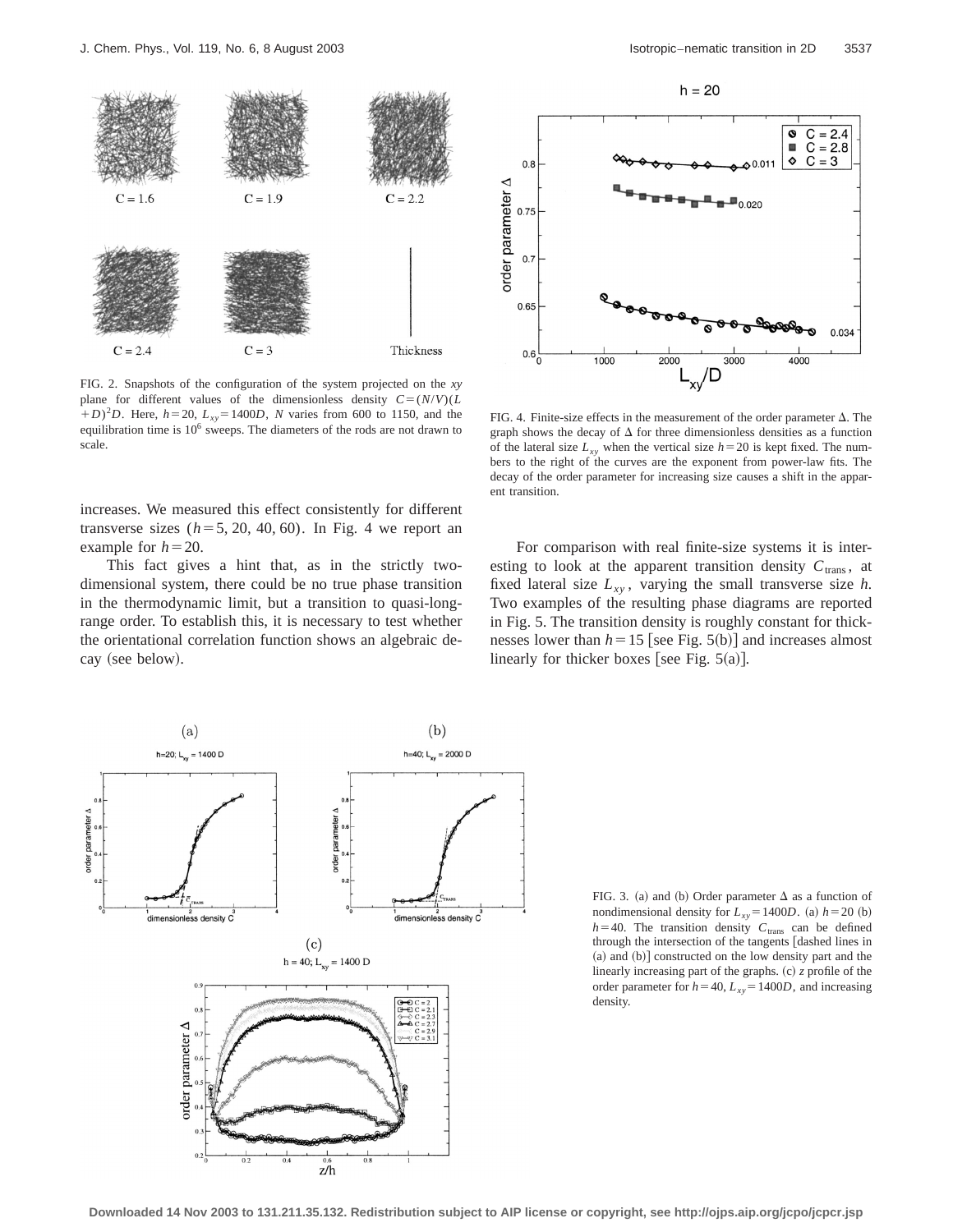

### **B. Correlation function**

As we argued in the previous section, because of the finite-size effects (decrease of  $\Delta$  with increasing size), little can be concluded about the nature of the phase transition, or even its existence based on the measurements of the order parameter. These finite-size effects, together with the presence of a phase transition to quasi-long-range order in the strictly two-dimensional system, make it sensible to investigate the decay of long wavelength orientational fluctuations. This is a delicate matter due to the very long relaxation times of these soft modes. We investigated the transition for integer values of *h* up to  $h=10$ , with a simulation box having a lateral size  $L_{xy}$ =4000*D*. Above this thickness, the number of particles was too high to achieve relaxation in reasonable times. In all these cases  $g_2(r)$  showed a transition from exponential to power-law decay with increasing density. One example, for  $h=6$ , is plotted in Fig. 6. This transition does not depend on the size of the system, which just needs to be large enough so that the correlation of the modes is not affected by the periodic lateral boundary conditions.



 $h = 6$ ; L<sub>xy</sub> = 4000 D

FIG. 6. Log-log plot of the orientational correlation function  $g_2(r)$  for different values of the density, in the case  $h=6$ . For low density this quantity has exponential decay, which becomes algebraic with increasing *C*. The numbers next to the curves indicate the decay exponents from power-law fits. By convention, the transition is defined to be where the exponent of the correlation function crosses  $1/4$ , in this instance around  $C=2.4$ .

FIG. 5. Phase diagrams for the apparent nematic transition at fixed lateral size  $L_{xy}$ . The reduced uniaxial– biaxial transition density  $C_{trans}$  for different values of  $h$ . (a) Lateral size  $L_{xy} = 2000D$ , thickness from  $h = 20$  up to  $h=120$ ; the number of particles *N* for these runs is up to 7000. (b) Lateral size  $L_{xy} = 3600D$ , thickness up to  $h = 20$ , *N* up to 6000. The two critical lines in (a) and (b) do not connect continuously at  $h=20$  because of the finite-size effects.

From the above data, we can conclude that we are observing the same phase transition as in the two-dimensional system of needles, described by the Frank elastic free energy

$$
F = \frac{1}{2} K \int \nabla \theta(\mathbf{r}) d\mathbf{r}.
$$

Therefore, we can set the transition density  $C_{\text{trans}}^{KS}$  when the exponent of  $g_2$  crosses  $1/4$ <sup>2</sup> Going to the limiting case *h*  $=$  1, we can recover the fully two-dimensional system and compare the transition density with the one given in Ref. 2. We measure a  $C_{\text{trans}}^{KS}$   $(h=1) = 6.5$  which we consider in good agreement with the 7.5 to 8 of Frenkel and Eppenga, considering the longer relaxation times we allow  $(5 \times 10^5$  sweeps for up to 2600 particles). This value can also be compared with the 5.3 found in Ref. 3 for disco-rectangles with *L*/*D*  $=$  15. The most interesting question, though, is how the transition density changes as a small lateral dimension is added. By a naive argument comparing the three-dimensional density *C* with the two-dimensional one  $C_{2d} = (N/L_xL_y)(L_y)$  $(D+D)^2$ , one would expect to see a transition density like  $1/h$ so that the ''effective'' two-dimensional density is kept fixed. However, according to our data, shown in Fig. 7, this decay is slower than this power law. We can try to understand this by a qualitative argument based on the fact that this two-



FIG. 7. Phase diagram for the nematic transition in quasi-two-dimensional geometry. The Kosterlitz–Thouless transition density  $C_{\text{trans}}^{KS}$  is plotted as a function of the system thickness *h*. Its decay is slower than the naively expected 1/*h* indicated by the dotted line.

**Downloaded 14 Nov 2003 to 131.211.35.132. Redistribution subject to AIP license or copyright, see http://ojps.aip.org/jcpo/jcpcr.jsp**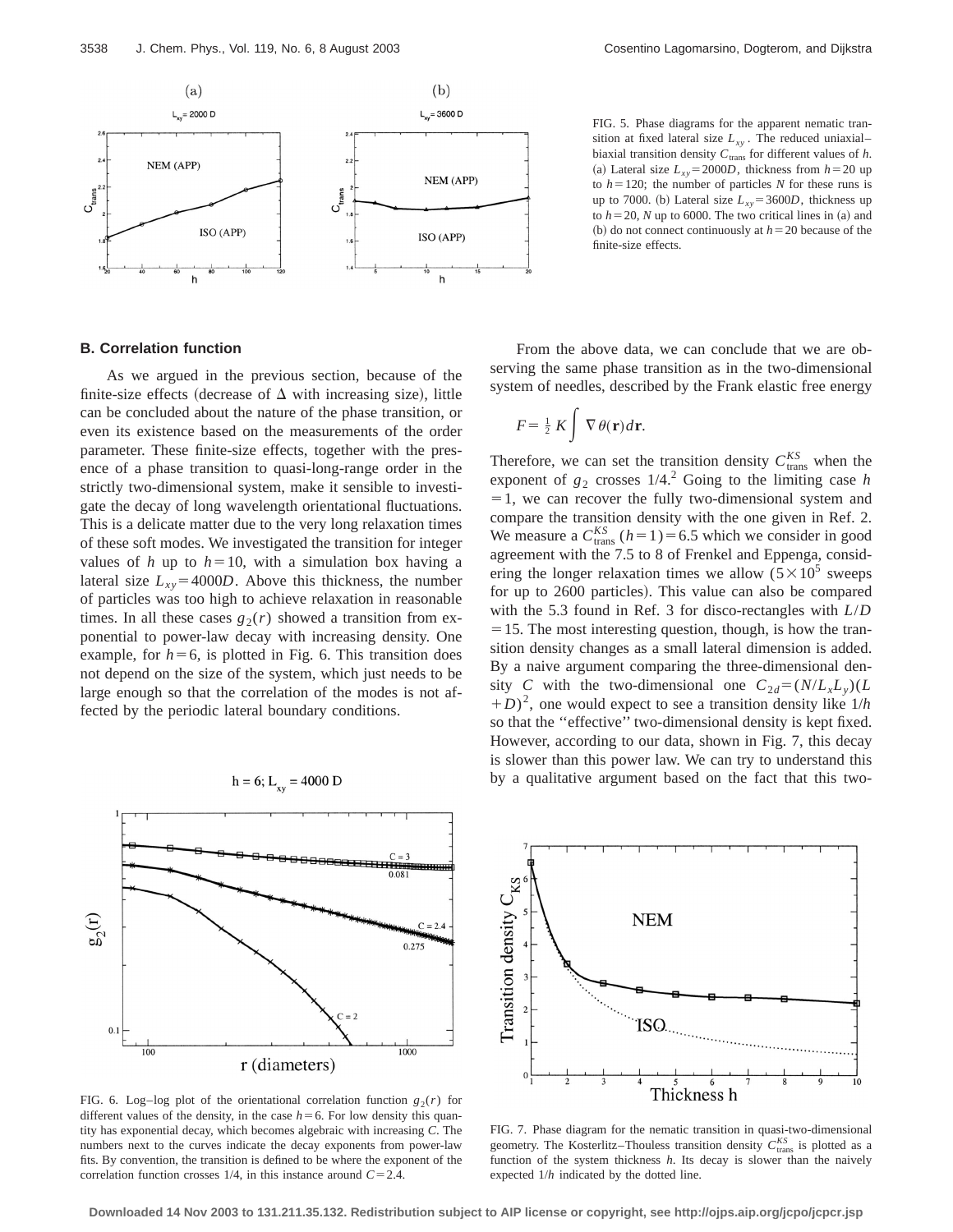

FIG. 8. Typical snapshots of configurations of two-dimensional nematic-like phases. The pictures are projections of the configurations on the  $xy$  plane.  $(a)$ 3074 particles in a slit with  $h=1$ ,  $L_{xy}=6000D$ . The defects are noticeable in the picture. (b) 1150 particles in a slit with  $h=3$ ,  $L_{xy}=4000D$ . Along with the defects, overlaps between projections of particles due to the transverse degrees of freedom are visible.

dimensional transition is mediated by defects. Adding a small transverse dimension, the liberty of effective overlaps given by the third degree of freedom makes it harder to form a disclination, so that a higher density than just 1/*h* times the two-dimensional one is required to achieve the transition. This fact is illustrated in Fig. 8, where we show two typical *xy* projections of the nematic states for  $h=1$  and  $h=3$ . The configurations are qualitatively similar, but in the case  $h=3$  many effective overlaps are noticeable.

#### **C. Broadly polydisperse rods**

We perform similar simulations for a system of polydisperse rods with an exponential length distribution. Our main motivation for doing this is to predict the experimental behavior of microtubules when they are confined in a region with a thickness that is very small compared to their (mean) length and very large compared to their diameter. The sample for such an experiment consists of a microscope coverslip patterned with  $1 \mu m$  thick photoresist used to maintain a constant separation with the microscope slide (details will be published elsewhere).<sup>16</sup> In the experiment microtubules are broadly polydisperse, and typically show an exponential distribution in length with an average aspect ratio of a few hundreds. Their lengths do not vary in time due to stabilization with taxol. $15$ 

In the simulation of the polydisperse case, the apparent transition at fixed size is broader than the one observed for the monodisperse system  $(Fig. 9)$  and its onset is at lower densities, due to the effect of long rods. Nevertheless, the qualitative behavior of the system is the same, with size effects and power-law decay in the correlation function. By measuring the total length of the rods in one box, knowing that the length of a tubulin dimer is 8 nm and that each polymer is composed of 13 protofilaments, one can predict the concentration of polymerized tubulin needed to have the ordering transition at a fixed system size. The size of the system can be set as the field of view of the microscope, which is effectively the scale at which the experimental system is observed. With this identification, the apparent transi-



FIG. 9. Apparent transition predicted by the simulation for the experimental situation. The exponentially polydisperse case for a fixed size  $L_{xy} = 1200D$ is compared to the (simulated) monodisperse system with the same mean aspect ratio (320). The order parameter is computed in the usual way. The simulated system size  $L_{xy}$ =1200*D* corresponds to a window of observation of  $30\times30 \mu$ m, which is comparable with that of a field of view of the microscope. In the  $x$  axis we plot the calculated (polymerized) tubulin density computed from the total length of the rods in the simulation box, using the fact that 1  $\mu$ m of polymer contains ca. 1625 tubulin dimers, which in turn have a mass of about 100 kDa.

tion density, expressed in terms of tubulin concentration, falls in the experimentally accessible region of 2 to 5 mg/ml of (polymerized) tubulin.

Quantitative work on the experimental system is still in progress,<sup>16</sup> and involves a few complications. First, the density of polymerized tubulin cannot be implied directly from the amount flown in the sample, due to density variations in different locations of the sample and to uncertainties in the ratio of polymerized to unpolymerized protein. Second, the order parameter cannot be measured easily from image analysis because the individual rods cannot be distinguished from each other at high densities. However, the simulation results are qualitatively consistent with those observed experimentally (see Fig. 10 as an illustration), as the ordering transition can be observed for increasing microtubule densities within the range predicted by the simulation. Furthermore, in the experiment, microtubules are observed to order in ''patches'' of tens of microns in size, which is consistent with the absence of true long-range order predicted by the simulation.

### **IV. CONCLUSIONS AND PERSPECTIVES**

We presented a Monte Carlo simulation of hard spherocylinders confined between two parallel walls at a small distance. This computation was intended to test the behavior of the nematic transition in a quasi-two-dimensional system. The main result is that a transition to long-range-order is absent in the thermodynamic limit. Instead, a Kosterlitz– Thouless-type transition is present, revealed by the algebraic decay of the orientational correlation function. This is in qualitative agreement with what is observed experimentally for a broadly polydisperse system of rod-like biological